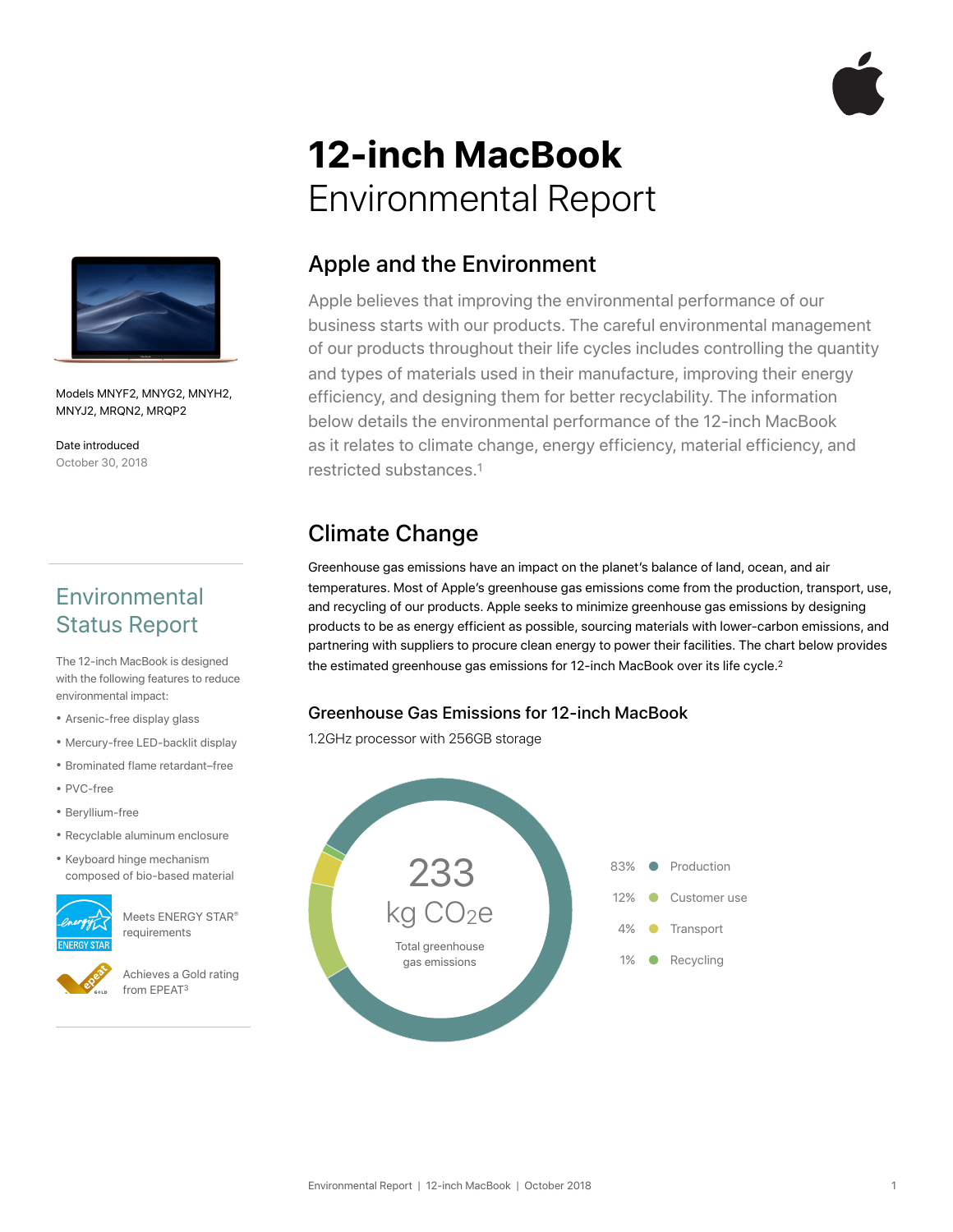

#### **Battery design**

The 12-inch MacBook features a lithiumion polymer battery chemistry that is free of lead, cadmium, and mercury. This allows for an extended lifespan, and is designed to deliver up to 1000 full charge and discharge cycles before it reaches 80 percent of its original capacity.

The 12-inch MacBook consumes 66 percent less energy than the limit for the ENERGY STAR Program Requirements for Computers.

# Energy Efficiency

A significant portion of product-related greenhouse gas emissions occurs during the customer use phase. Energy efficiency is therefore prioritized throughout the product's design. Apple products use power-efficient components and software that can intelligently power them down during periods of inactivity. The 12-inch MacBook uses less than 0.3W in Sleep—the lowest of any Mac.

The 12-inch MacBook outperforms the ENERGY STAR Program Requirements for Computers. The following table details power consumed in different use modes.

#### Power Consumption for 12-inch MacBook

| Mode                     | 100V   | 115V   | 230V   |
|--------------------------|--------|--------|--------|
| Off                      | 0.05W  | 0.05W  | 0.06W  |
| Sleep                    | 0.24W  | 0.24W  | 0.24W  |
| Idle-Display on          | 2.74W  | 2.70W  | 2.71W  |
| Power adapter, no-load   | 0.016W | 0.015W | 0.012W |
| Power adapter efficiency | 90.5%  | 91.0%  | 91.8%  |

#### Material Efficiency

Apple's ultracompact product and packaging designs lead the industry in material efficiency. Reducing the material footprint of a product helps maximize shipping efficiency. It also helps reduce energy consumed during production and material waste generated at the end of the product's life. Waste is further minimized through the use of batteries that last up to three times longer than typical notebook batteries. The 12-inch MacBook enclosure is made of aluminum, a material highly desired by recyclers. In addition, the foot and keyboard hinge mechanism are made from plastics containing recycled or bio-based content, which reduces dependence on petroleum-based plastics. The chart below details the materials used in this model.<sup>4</sup>

#### Material Use for 12-inch MacBook

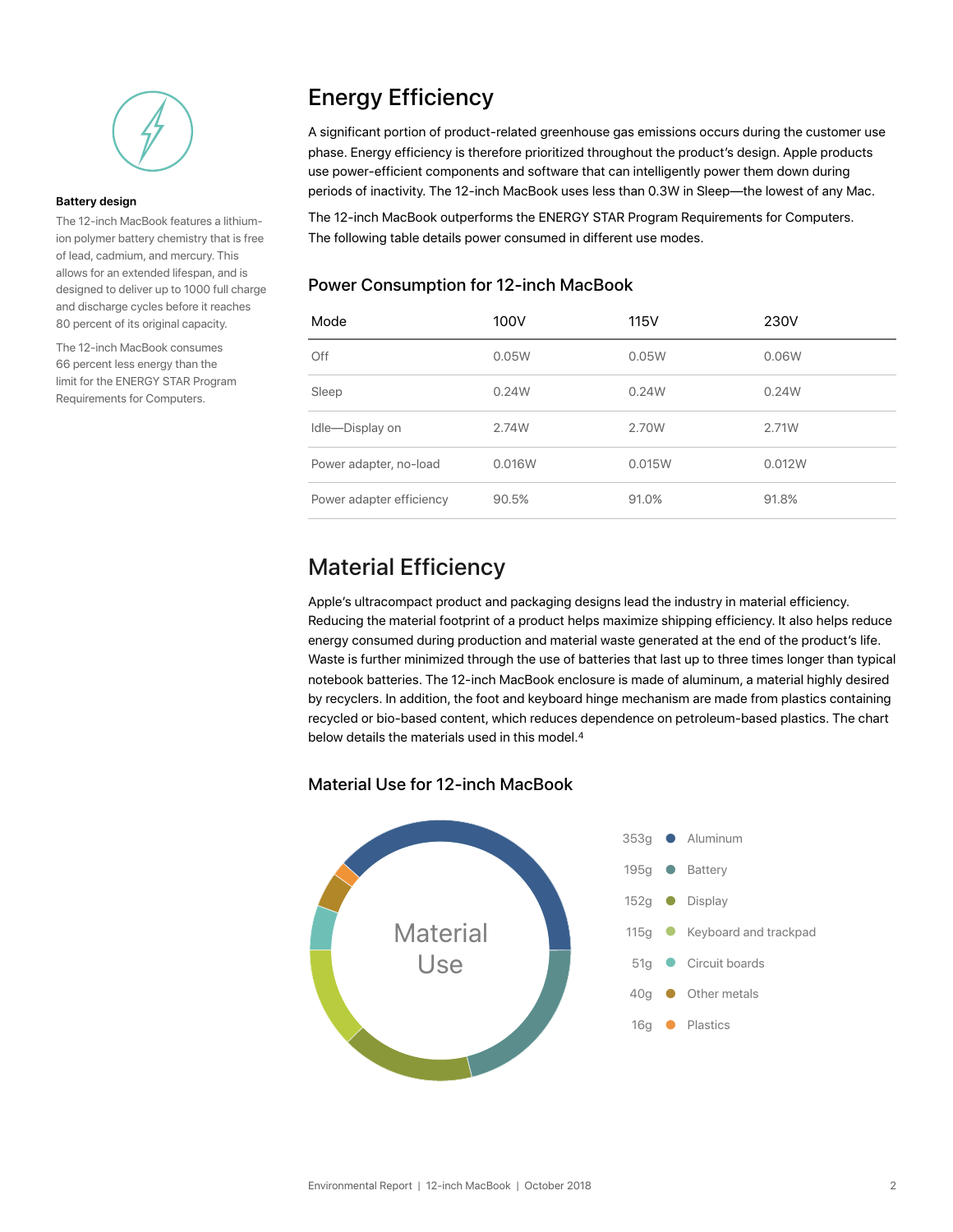

The 12-inch MacBook packaging is extremely material efficient and contains 60 percent recycled content by weight.

# Packaging

The packaging for the 12-inch MacBook is recyclable, and 100 percent of the wood fiber in its retail box is either recycled or sourced from responsibly managed forests. For example, the corrugated cardboard is made from over 70 percent recycled content. The following table details the materials used in its packaging.1

#### Packaging Breakdown for 12-inch MacBook

| Material                      | Retail box       | Retail and shipping box |
|-------------------------------|------------------|-------------------------|
| Paper (corrugate, paperboard) | 345g             | 844q                    |
| High-impact polystyrene       | 114 <sub>a</sub> | 114q                    |
| Other plastics                | 11g              | 11g                     |

# Restricted Substances

Apple has long taken a leadership role in restricting harmful substances from our products and packaging. As part of this strategy, all Apple products comply with the strict European Directive on the Restriction of the Use of Certain Hazardous Substances in Electrical and Electronic Equipment, also known as the RoHS Directive. Examples of materials restricted by RoHS include lead, mercury, cadmium, hexavalent chromium, and the brominated flame retardants (BFRs) PBB and PBDE. The 12-inch MacBook goes even further than the requirements of the RoHS Directive by incorporating the following more aggressive restrictions:

- Arsenic-free display glass
- Mercury-free LED-backlit display
- BFR-free
- PVC-free
- Beryllium-free



# Recycling

Through efficient design and the use of highly recyclable materials, Apple has minimized material waste at the product's end of life. Through Apple GiveBack, customers can trade in eligible devices for an Apple Store Gift Card. If it's not eligible for credit, we'll recycle it for free. In addition, Apple offers and participates in various product take-back and recycling programs in 99 percent of the countries where Apple sells products, including at every Apple Store. For more information on how to recycle your products at end of life, visit [www.apple.com/giveback.](http://www.apple.com/giveback)